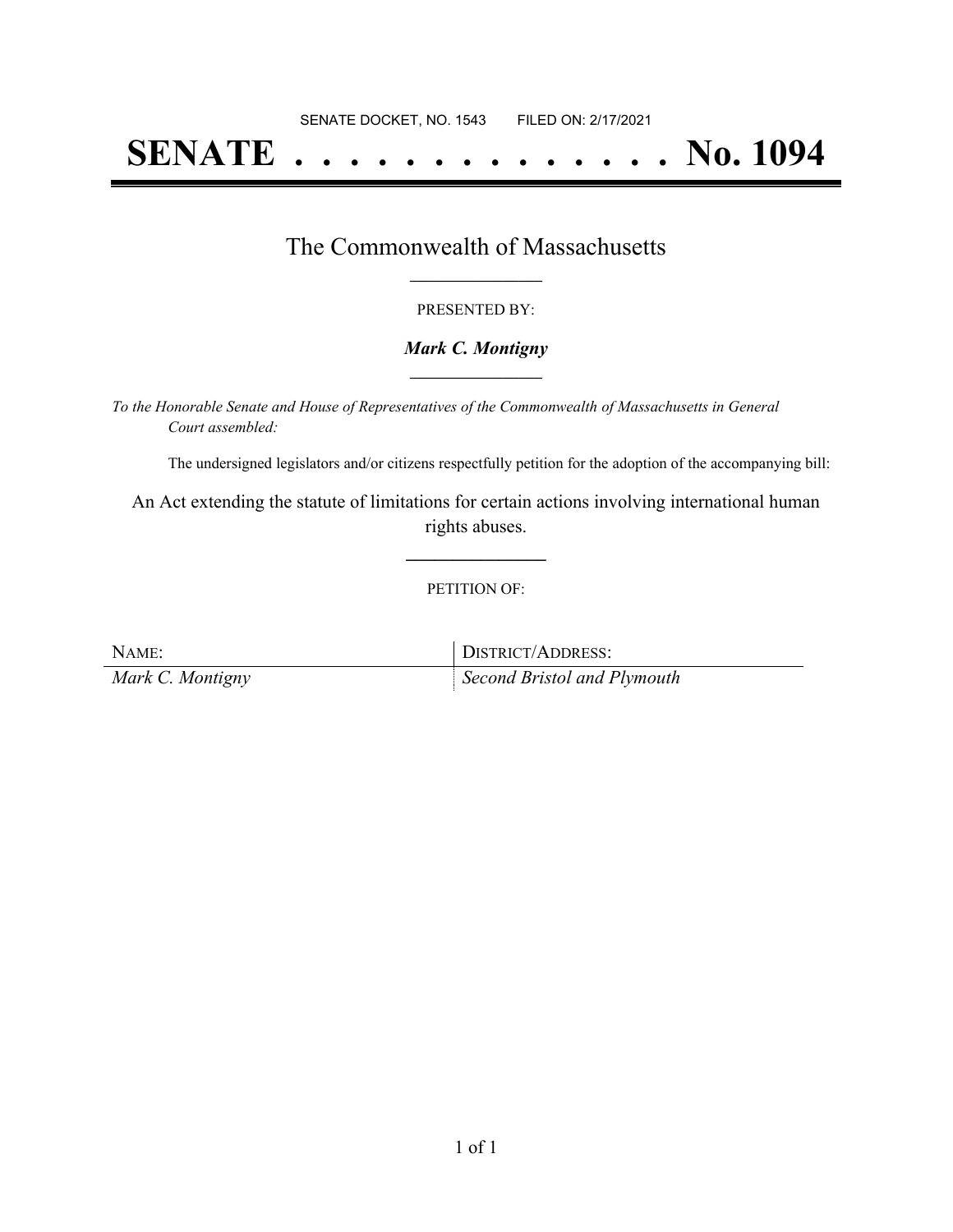#### SENATE DOCKET, NO. 1543 FILED ON: 2/17/2021

## **SENATE . . . . . . . . . . . . . . No. 1094**

By Mr. Montigny, a petition (accompanied by bill, Senate, No. 1094) of Mark C. Montigny for legislation to extend the statute of limitations for certain actions involving international human rights abuses. The Judiciary.

### [SIMILAR MATTER FILED IN PREVIOUS SESSION SEE SENATE, NO. *987* OF 2019-2020.]

## The Commonwealth of Massachusetts

**In the One Hundred and Ninety-Second General Court (2021-2022) \_\_\_\_\_\_\_\_\_\_\_\_\_\_\_**

**\_\_\_\_\_\_\_\_\_\_\_\_\_\_\_**

An Act extending the statute of limitations for certain actions involving international human rights abuses.

Be it enacted by the Senate and House of Representatives in General Court assembled, and by the authority *of the same, as follows:*

|                | SECTION 1. Section 4D of chapter 260, as appearing in the 2020 Official Edition, is              |
|----------------|--------------------------------------------------------------------------------------------------|
| $\overline{2}$ | hereby amended by striking out subsection (b) in its entirety and inserting in place thereof the |
| 3 <sup>1</sup> | following subsection:-                                                                           |
| 4              | (b) A civil action for trafficking of persons for forced labor or services or sexual             |
| 5              | servitude shall be commenced within 10 years of the date on which the human trafficking victim   |
|                |                                                                                                  |

6 was freed from human trafficking or, if the victim was a child during the commission of the

7 offense, within 10 years after the date the plaintiff attains the age of 18.

8 SECTION 2. Said chapter 260 is hereby further amended by inserting after section 36 the 9 following 3 sections:-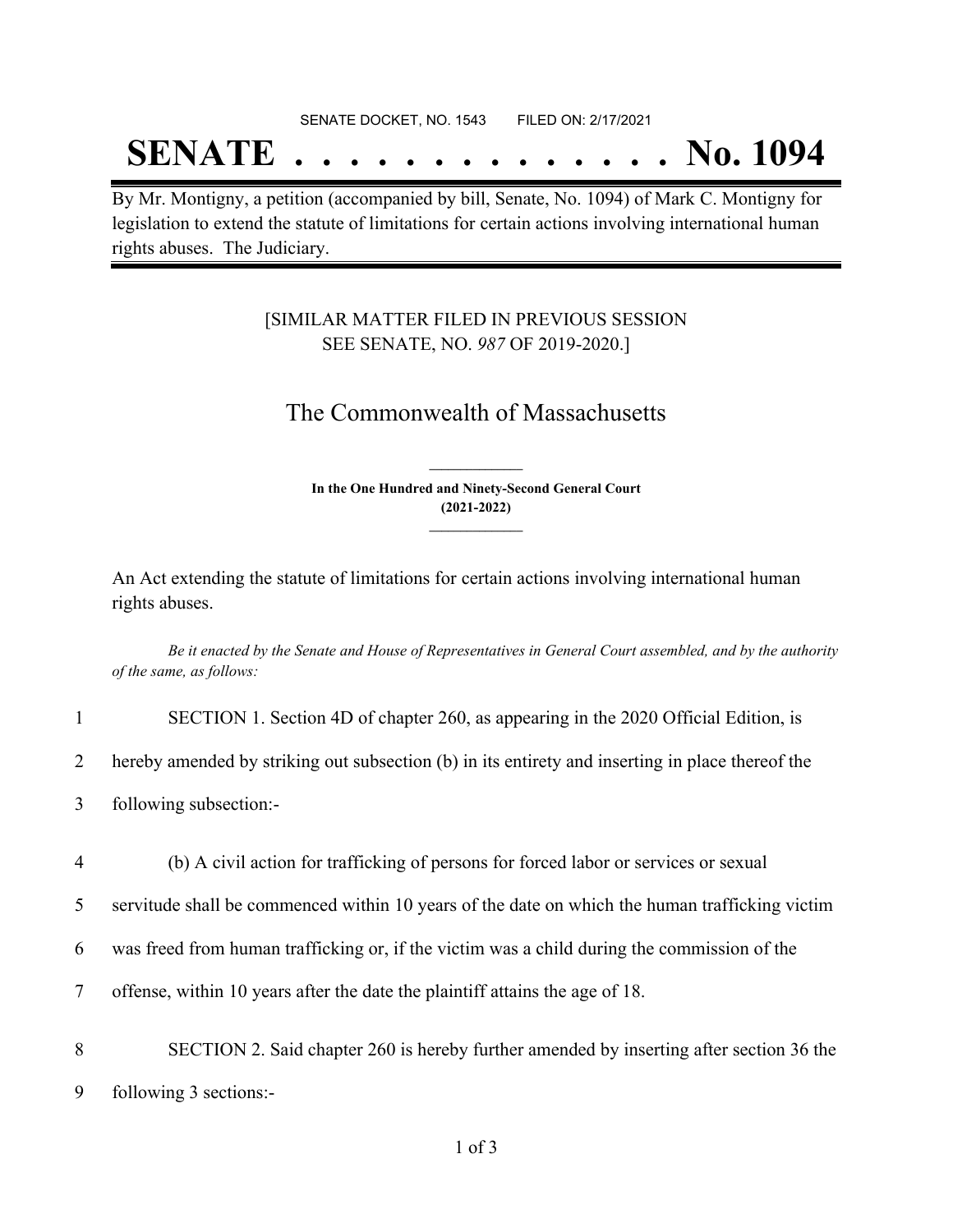Section 37. (a) Except as otherwise provided, the following actions shall be commenced within 10 years next after the cause of action accrues:

 (i) an action of tort for assault or battery where the conduct constituting the tort shall constitute: (A) an act of torture as defined in 18 U.S.C. § 2340(1); (B) an act of genocide as provided in 18 U.S.C. § 1091; (C) a war crime as defined in 18 U.S.C. § 2441(c); or (D) an attempted extrajudicial killing as defined in § 3(a) of the federal Torture Victim Protection Act of 1991, Pub. L. 102–256; (E) crimes against humanity as defined in section 38 of said chapter 260;

 (ii) an action for wrongful death where the death arises out of conduct listed in clause (i) or an "extrajudicial killing" as defined in said § 3(a) of said Torture Victim Protection Act of 1991, Pub. L. 102–256;

 (iii) an action for trafficking of persons for forced labor or services or sexual servitude brought under section 4D;

 (iv) an action for the taking of property in violation of international law where the property or any property exchanged for the property is: (A) present in the United States in connection with a commercial activity conducted in the United States by the foreign state; or (B) (B) owned or operated by an agency or instrumentality of a foreign state and the agency or instrumentality is engaged in a commercial activity in the United States; or

 (v) an action seeking benefits under an insurance policy where the insurance claim arises out of conduct listed in subsections (a) to (d), inclusive.